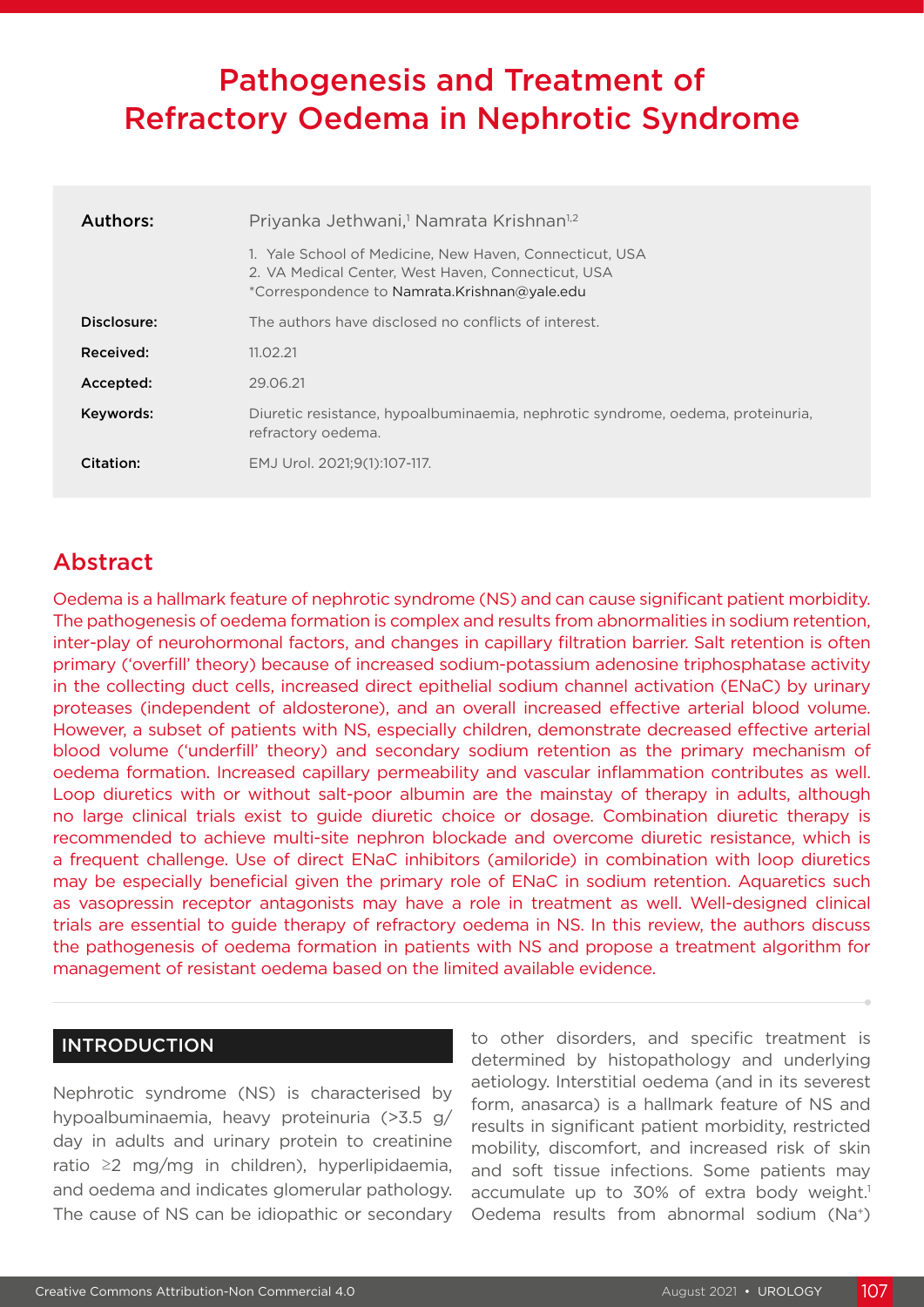retention, inter-play of neurohormonal factors, and changes in capillary filtration barrier. Understanding of the pathophysiology of oedema formation in NS has evolved over the years, from the initial 'underfill' and subsequent 'overfill' theory to recent insights into the role of vascular hyperpermeability and direct epithelial Na channel (ENaC) activation. Treatment of oedema can be challenging because of multiple contributing factors, variability in volume status, and issues with diuretic resistance. Diuretics are frequently necessary for treatment of severe oedema; however, data guiding oedema treatment remains limited and unsupported by large clinical trials. In this review, the authors aim to highlight important theories pertaining to the pathophysiology of oedema formation in patients with NS and treatment strategies for associated refractory oedema.

## THE UNDERFILL THEORY OF OEDEMA FORMATION: SECONDARY SALT **RETENTION**

The 'underfill' theory (Figure 1) provides one of the earliest explanations of oedema formation in patients with heavy albuminuria and proposes that, despite the presence of oedema, patients with NS are in fact volume depleted.<sup>2,3</sup> It suggests that decreased plasma oncotic pressure due to hypoalbuminaemia alters capillary Starling forces, resulting in extravasation of intravascular fluid into the interstitial space and a decrease in effective arterial blood volume (EABV).<sup>1</sup> In an attempt to restore EABV, there is compensatory activation of the renin–angiotensin–aldosterone system (RAAS) and other neurohormonal responses (e.g., anti-diuretic hormone [ADH], angiotensin II [AgII]) leading to secondary Na<sup>+</sup> and water retention and oedema formation.



### Figure 1: The pathophysiology of oedema formation according to the 'underfill' theory.

ADH: anti-diuretic hormone; AgII: angiotensin II; EABV: effective arterial blood volume."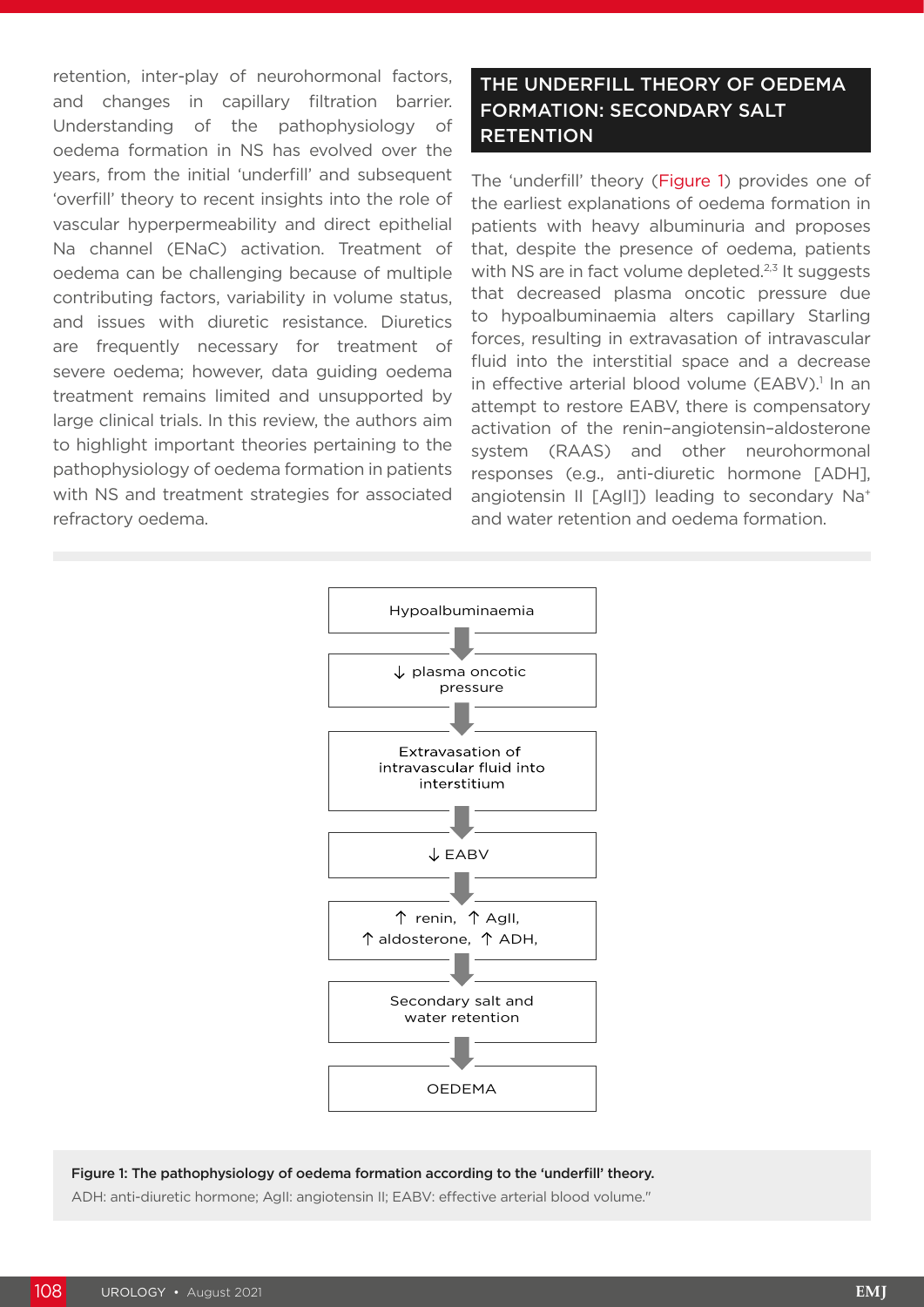There are several studies that support the underfill theory. Adult patients with NS with severe hypoalbuminaemia (<1.7 g/dL) have been shown to have evidence of low EABV (low atrial natriuretic peptide [ANP], elevated AgII, and plasma renin activity [PRA], with increased proximal tubular Na<sup>+</sup> reabsorption) compared to those with serum albumin >1.7 g/dL. This suggests that severity of hypoalbuminaemia correlates with hypovolaemia and upregulation of compensatory Na<sup>+</sup> retaining mechanisms, which is reversed by volume expansion.<sup>4</sup> Elevated serum ADH, high PRA, impaired free water excretion, and hyponatraemia are also noted in patients with NS.<sup>5</sup> Several other studies<sup>6,7</sup> provide evidence that hypovolaemia triggers neurohormonal changes (increased RAAS, ADH, and AgII), resulting in secondary Na<sup>+</sup> and water retention in NS. The specific role of aldosterone in facilitating Na<sup>+</sup> retention in NS was highlighted in a study of 5 patients with NS and 6 controls given a high-salt diet for 8 days. After 4 days of high salt intake, the control group was able to maintain salt balance while the nephrotic group demonstrated positive Na<sup>+</sup> balance. Spironolactone was administered on Day 5. After 72 and 96 hours of spironolactone initiation, patients with NS exhibited a significant increase in natriuresis (205±20 versus 312±13 mEq/ day; p<0.005) compared to control subjects, suggesting that aldosterone contributes to salt retention in NS.8

## CONTROVERSIES AROUND THE UNDERFILL THEORY

Although the underfill theory provides a plausible conceptual framework for oedema formation in NS and is backed by observational data demonstrating hypovolaemia as an initial precipitant, several other studies have found contrary evidence of expanded EABV and suppressed RAAS in patients with NS, raising concerns about the validity of the underfill theory.9 The role of hypoalbuminaemia as a trigger has also been questioned.10

A key study in paediatric patients described the heterogenous clinical presentation in NS with regards to volume and neurohormonal status.<sup>11</sup> The authors evaluated paediatric patients with a history of steroid-responsive NS, who showed signs of relapse detected by home urine dipstick

screen, and divided them into three groups based on clinical presentation: proteinuric patients without hypoalbuminaemia; patients with severe hypoalbuminaemia, oedema, and hypovolaemia (high plasma renin, aldosterone, and serum norepinephrine; low ANP and estimated glomerular filtration rate); and patients with severe hypoalbuminaemia and oedema similar to the previous group but without biochemical or clinical evidence of hypovolaemia. Interestingly, the first group demonstrated oedema and slightly increased aldosterone levels despite normal serum protein levels and lack of hypovolaemia. This study not only highlights the variability in clinical features, EABV, and neurohormonal responses in oedematous patients with NS, but was also one of the first studies to suggest that salt retention may precede overt hypoalbuminaemia, questioning the underfill theory. Several studies confirm that a significant number of patients with NS are in fact volume expanded.12,13 Geers et al.12 used 131I-albumin to determine plasma volume and calculated blood volume in 88 adult patients with NS and found that both were either normal or slightly elevated. Another study using 131I-albumin in adult oedematous patients with NS showed that at least two-thirds had either normal or elevated blood volume compared to healthy controls.<sup>13</sup> Furthermore, studies employing blockade of the RAAS axis using angiotensin-converting enzyme inhibition were unable to demonstrate increased natriuresis in adults with NS, questioning the role of RAAS in oedema formation.<sup>14</sup>

The central role of hypoalbuminaemia in oedema formation has also been questioned.10 Patients with congenital defects of albumin synthesis do not develop overt oedema despite analbuminaemia.15 Nagase analbuminaemic rats are able to maintain transcapillary oncotic pressure without signs of abnormal volume regulation.16 A study looking at 62 patients with NS found no correlation between serum albumin levels and blood volume or PRA.17 There is evidence that patients with NS are in fact able to regulate their plasma volume fairly well despite hypoproteinaemia. Koomans et al.<sup>18</sup> showed that patients with NS with normal renal function were able to maintain normal intravascular blood volume, even at significantly expanded extracellular fluid volumes. The lack of oedema despite modest hypoalbuminaemia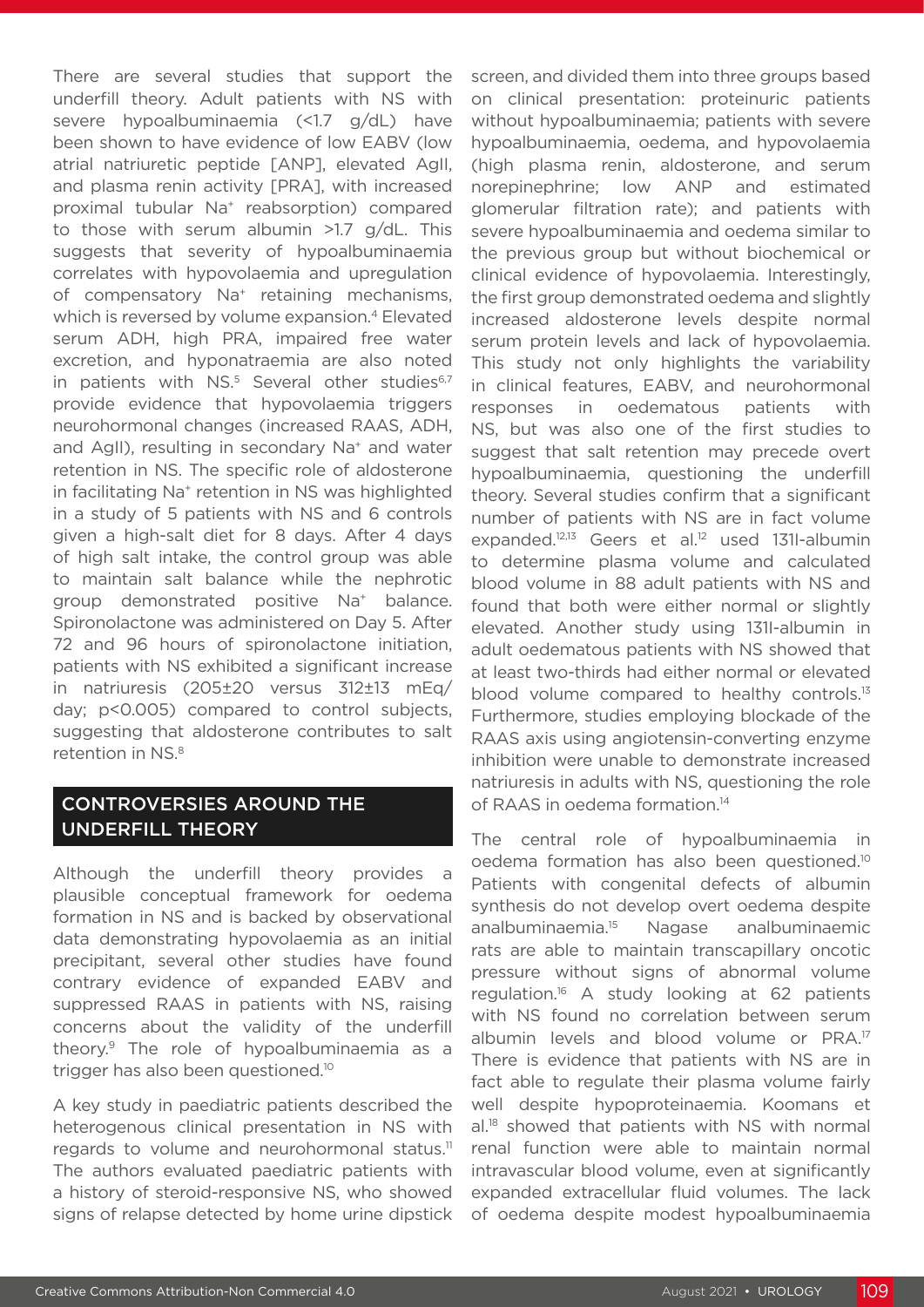is explained by the parallel drop in interstitial albumin concentration and thus interstitial oncotic pressure, with slight increase in interstitial hydrostatic pressure, counteracting oedema formation. This occurs due to an increase in lymphatic drainage.19,20 Furthermore, correction of hypoalbuminaemia via an albumin infusion is insufficient to stimulate natriuresis and correct oedema. Studies in paediatric patients demonstrate diuresis and improvement in oedema with initiation of steroid therapy, even before the resolution of hypoalbuminaemia, suggesting that factors beyond serum albumin levels determine oedema formation in NS.21

# THEORY OF PRIMARY SALT RETENTION: THE OVERFILLING **THEORY**

The 'overfill' theory (Figure 2) describes Na+ retention and expanded EABV as the primary process in oedema formation (and not secondary to hypovolaemia), with onset well before the development of severe proteinuria and hypoalbuminaemia. This model is supported by evidence that a significant subset of patients with NS are volume expanded with suppressed RAAS, as discussed above.



#### Figure 2: The pathophysiology of oedema formation according to the 'overfill' theory.

ANP: atrial natriuretic peptide; ENaC: epithelial sodium channel; Na,K-ATPase: sodium-potassium adenosine triphosphatase.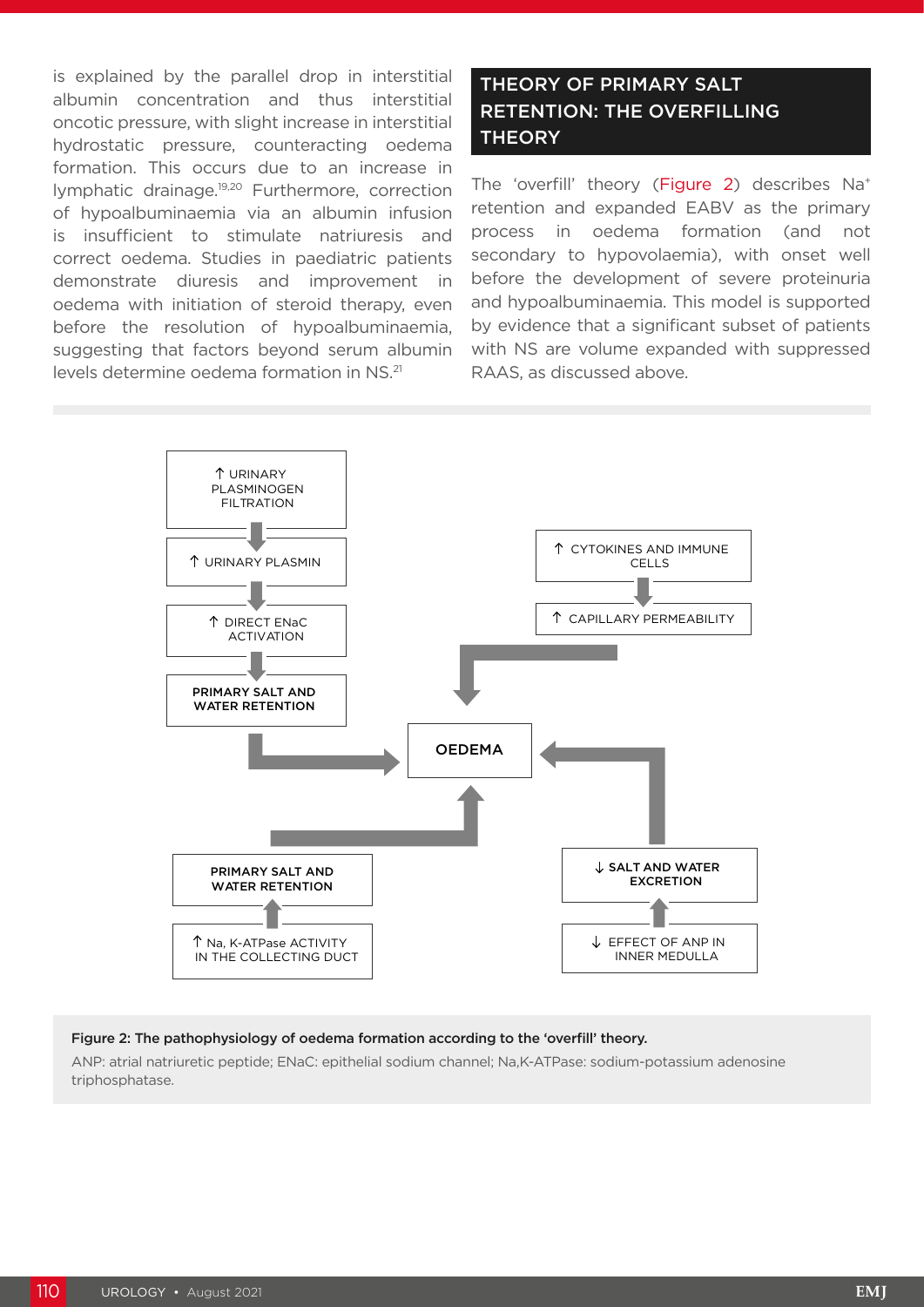Current understanding of the site and mechanism of Na+ retention in NS is derived from experimental animal models of disease. The puromycin amino-nucleoside (PAN) rat model of minimal change disease demonstrated that, after a single injection of PAN, these animals developed Na+ retention and massive proteinuria 2-3 days and 4-5 days later, respectively.<sup>22</sup> Using micro-puncture techniques in a rat model of unilateral PAN NS, the aldosterone-responsive connecting tubule and the cortical collecting duct (CCD) were isolated as the primary sites of Na<sup>+</sup> retention.<sup>23,24</sup> However, the role of aldosterone itself in mediating salt retention in PAN nephrotic animals and NS is questionable. In the unilateral PAN nephrotic model. Na<sup>+</sup> retention was abolished by amiloride but not by aldosterone receptor blockade, indicating that transepithelial Na<sup>+</sup> absorption was independent of aldosterone.<sup>24</sup> In another study, bilateral adrenalectomised PAN nephrotic rats received supplemental infusion of physiologic aldosterone and glucocorticoid.25 Despite the inability to increase aldosterone production, these animals demonstrated Na+ retention and volume expansion similar to those with intact adrenals. The primary mechanism was described to be an increase in activity of the basolateral sodium-potassium adenosine triphosphatase (Na+,K+ ATPase) channels in the principal cells of the CCD, due to increased transcriptional induction of the α and β subunits and insertion of new Na<sup>+</sup>,K<sup>+</sup>-ATPase pumps. Additionally, increased ENaC activity was seen, which was attributed to aldosterone-induced mobilisation of pre-existing pool of sequestered intracellular channels to the apical membrane of the principal cells rather than an increase in transcription. The study concluded that the induction of Na+,K+-ATPase channels in the CCD is independent of aldosterone and is a robust process that drives ENaC-mediated Na<sup>+</sup> retention in PAN nephrotic rats.<sup>25</sup>

Recent data suggest that proteinuria itself may drive primary salt retention via direct ENaC activation, independent of systemic volume or hormonal triggers. Proteolysis of the ENaC  $\alpha$  and γ subunits via proteases (such as plasmin, trypsin, kallikrein, channel-activating proteases etc.) is an important physiologic mechanism of ENaC activation. Normal urine contains small amounts of proteases; however, there is a substantial increase in their filtered load in nephrotic urine.25-27

Inappropriate ENaC activation by proteases can result in pathologic salt retention and oedema in NS.26 There is reasonable evidence that filtered inactive plasminogen in nephrotic urine is converted to plasmin by tubular urokinasetype plasminogen activator.<sup>26</sup> Activated plasmin further mediates proteolysis of the γ-subunit of ENaC, resulting in its activation. Several studies confirm the role of proteolytic ENaC activation in pathogenesis of salt retention. Urine from nephrotic humans and animals has been found to activate ENaC currents *in vitro*. 27 Pharmacologic inhibition of urinary protease using aprotinin in nephrotic animals prevented volume retention by inhibiting proteolytic ENaC activation.<sup>28</sup> A recent study in 203 adult patients with NS identified urinary plasminogen-plasmin to creatinine ratio as an independent risk factor for oedema formation, and a post-treatment decrease in the ratio as an independent predictor of oedema remission, supporting the role of plasmin-dependent ENaC activation as an important mechanism of salt retention.29 Amiloride, an ENaC blocker, has been shown to ameliorate salt retention and improve natriuresis in various animal and human studies of NS.28,30,31 Interestingly, its effectiveness extends beyond just ENaC blockade. In a podocin gene knockout mouse model of NS, intraperitoneal administration of amiloride was associated with a reversible and significant decline in conversion of urinary plasminogen to active plasmin.<sup>30</sup> Amiloride treatment is associated with decreased urine urokinase-type plasminogen activator activity.<sup>30,31</sup> Thus, amiloride may attenuate Na<sup>+</sup> retention in NS by several mechanisms.

Several endocrine and paracrine regulators of Na+ excretion have been evaluated in NS. ADH, $32$  insulin-like growth factor-1, $33,34$  TNF-α, $35$ thiazolidinedione agonists of peroxisome proliferator-activated receptor γ,<sup>36</sup> AgII,<sup>37</sup> and nitric oxide<sup>38</sup> have all been shown to enhance Na<sup>+</sup> retention independent of aldosterone. However, in the PAN nephrotic model, blocking the activity of each of these factors, except AgII, did not show any improvement in natriuresis. Interestingly, increased natriuresis was observed in patients with NS treated with irbesartan for angiotensin-1 receptor blockade but Na+ excretion was modest and short-lasting.<sup>1</sup> Perhaps the aldosterone-independent effect of AgII is responsible for the ENaC-mediated Na+ retention only to a limited extent. In addition, patients with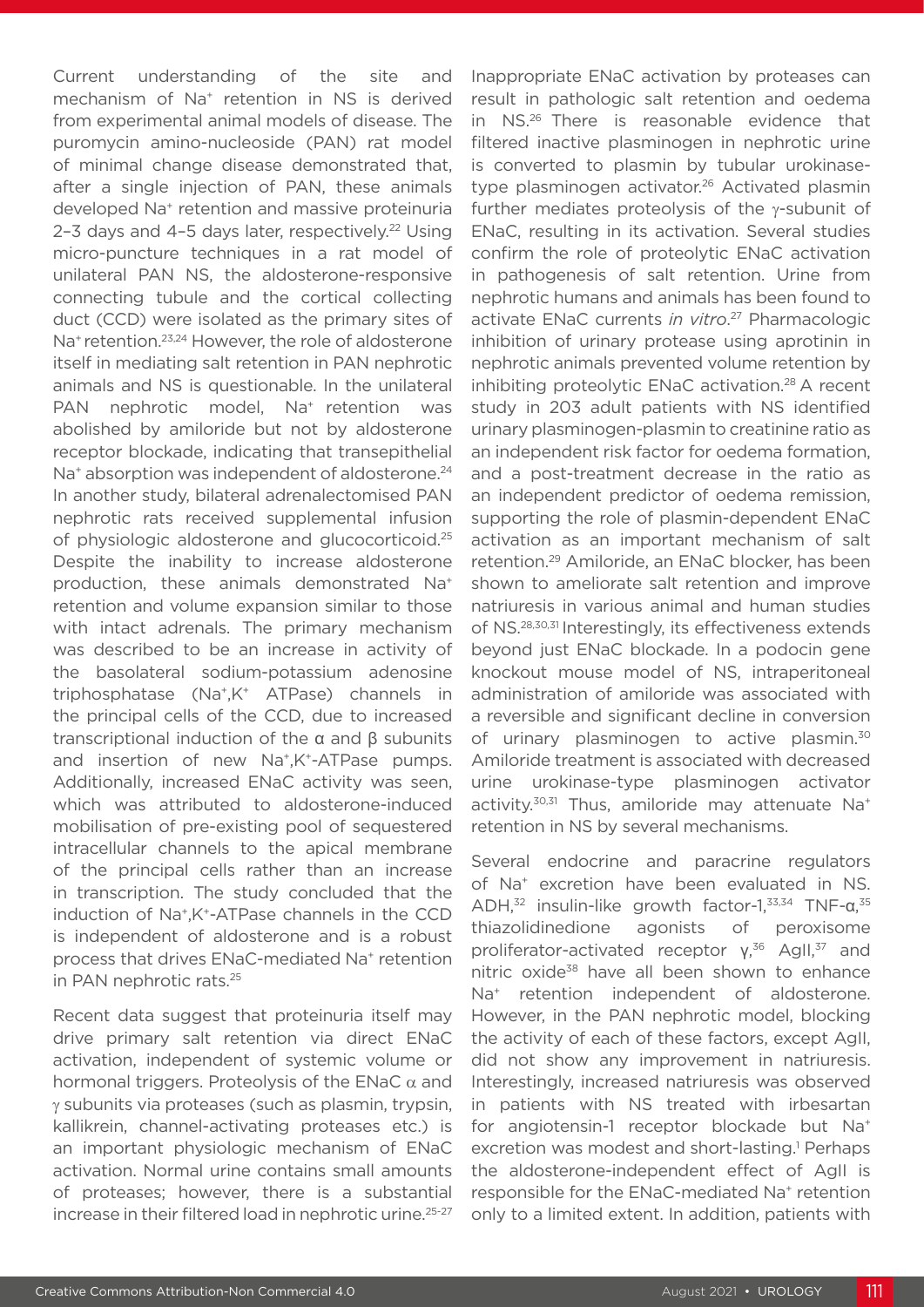NS may have increased sympathetic activity and elevated ADH and ANP levels but decreased responsiveness to their diuretic and natriuretic effects, respectively.<sup>39,40</sup> In a rat model, renal sympathetic denervation improved excretion of infused normal saline as well as response to ANP infusion.40 Additionally, Rodríguez-Iturbe B et al. postulated that nephrotic conditions with increased inflammatory infiltrate were more likely to develop Na<sup>+</sup> retention. Conversely, children with minimal change disease and no interstitial infiltrate are less likely to have Na+ retention and more likely to belong to the cohort of patients with hypovolaemia, suggesting the role of paracrine inflammatory mediators in Na<sup>+</sup> retention.<sup>41</sup>

### INCREASED VASCULAR PERMEABILITY

In addition to primary Na<sup>+</sup> retention, there is reasonable evidence that patients with primary nephrotic glomerulopathies have capillary hyperpermeability, which contributes to the development of interstitial oedema. Rostoker et al.42 found significantly high capillary permeability (measured using technetium-labelled albumin) in patients with NS and those with idiopathic cyclic oedema (a condition of abnormal vascular permeability) compared to healthy controls. Interestingly, vascular hyperpermeability improved after treatment with steroids in those with minimal change disease. The proposed mechanism of vascular hyperpermeability was the likely presence of a vascular permeability factor released by local immune cells, although this has not been definitively identified yet.

#### TREATMENT OF NEPHROTIC OEDEMA

Oedema treatment in NS should be tailored to the individual patient depending on the more dominant underlying pathophysiology (overfill versus underfill). In the overfilled state, diuretics are the mainstay of therapy.<sup>44</sup> Despite the presence of interstitial oedema, patients with underfill pathophysiology and low EABV may require initial volume expansion with saltpoor albumin prior to initiating diuretics to minimise diuretic-induced pre-renal acute kidney injury. Therefore, an important initial step in the management of oedema in NS is a determination of EABV using supportive clinical parameters such as orthostatic hypotension, pulse rate, haematocrit, PRA, serum aldosterone, capillary refill time, urine output, blood urea nitrogen– creatinine ratio, and urinary electrolytes.<sup>45</sup> In paediatric patients with NS, a fractional excretion  $(Na<sup>+</sup>)$  <0.5 and ratio of Urine  $(K<sup>+</sup>)$  to the sum of Urine (Na<sup>+</sup>) and Urine (K<sup>+</sup>) > 0.6 may suggest hypovolaemia.46,47 In addition, cardiothoracic index in children (determined by a chest X-ray) or echocardiographic parameters (inferior vena cava index, inferior vena cava collapsibility index, and left atrium diameter) can be helpful.<sup>48</sup> These physical and biochemical parameters are not specific to NS but may provide supportive clues to the underlying volume status.

#### GENERAL MEASURES

Dietary salt restriction (<35mg Na+/kg/day), use of compression stockings, adequate nutrition, limb elevation, and avoidance of non-steroidal anti-inflammatory drugs are important general measures to treat oedema in NS.

Non-steroidal anti-inflammatory drug-induced intrarenal prostaglandin inhibition leads to Na<sup>+</sup> and water retention and a decrease in afferent arteriolar dilation, leading to worsening hypervolaemia and reduction in glomerular filtration rate, respectively. Patients with NS are particularly sensitive to these deleterious effects.49 In children with mild, asymptomatic oedema, conservative management with fluid restriction to two-thirds of maintenance and salt restriction is often enough, especially when dealing with steroid-sensitive NS which responds within 4-8 days after initiation of steroids.<sup>50</sup>

## DIURETIC THERAPY

Diuretics are often necessary for treatment of oedema in adults with NS, either alone or with salt-poor albumin. In the paediatric population, diuretic use is reserved for patients with moderate and severe oedema (defined by weight gain of 7–10% or >10%, respectively), those with life-threatening complications such as massive pleural effusions, pulmonary oedema, or cases of steroid-resistant NS with close monitoring for diuretic-induced hypovolaemia.51 Judicious use of diuretics is recommended after confirmation of volume status as the use of diuretics in the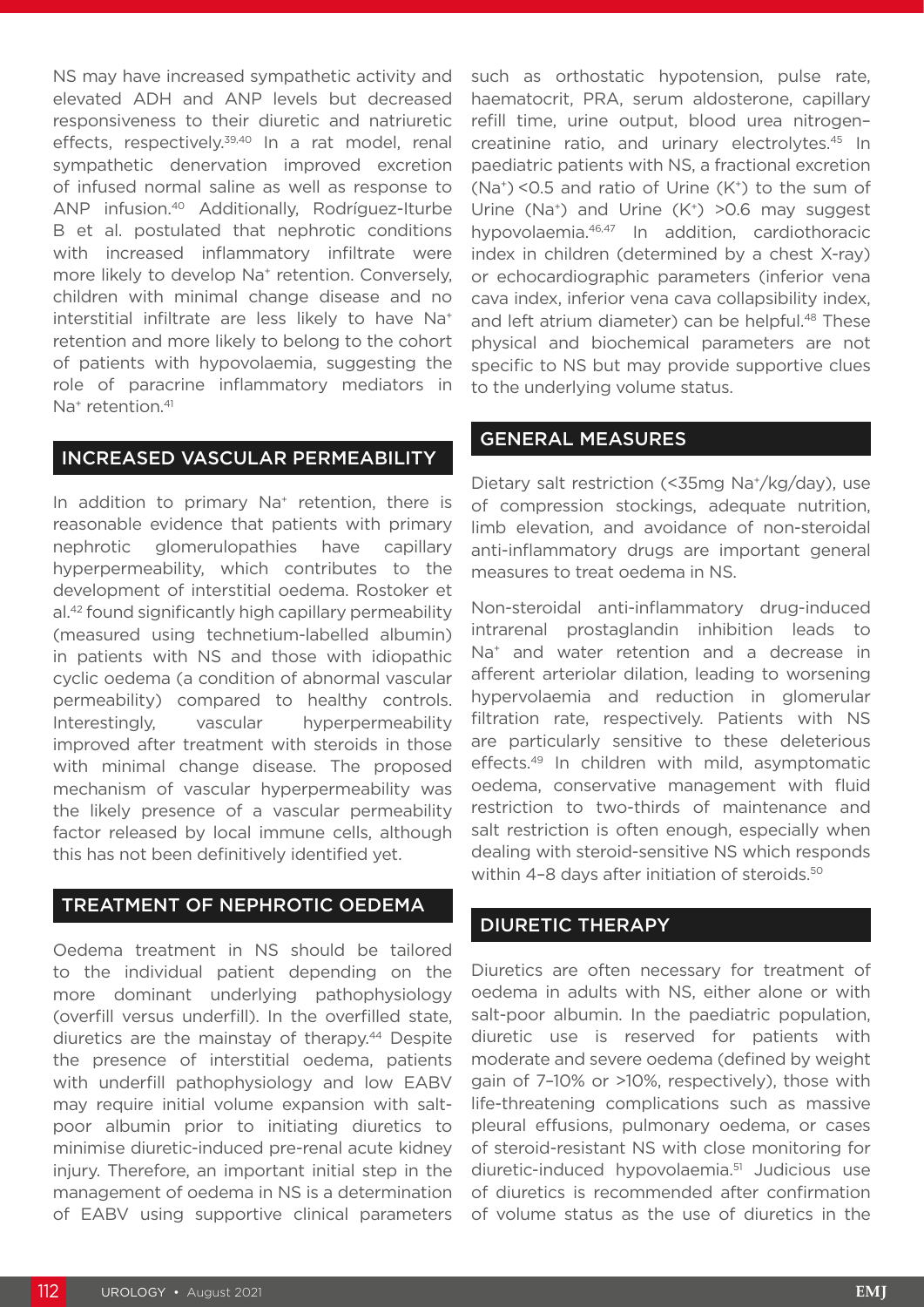underfilled cohort raises risk of hypovolaemic shock and thrombotic events.

Unfortunately, there are no established guidelines to help determine optimal diuretic class or dosage in patients with NS and there is significant heterogeneity in management. Based on the limited data available, the authors propose a treatment algorithm (Figure 3).

Loop diuretics are the initial diuretic of choice in NS. They block Na+-K+2Cl- co-transporter in the thick ascending loop of Henle, where 25% of filtered Na<sup>+</sup> is absorbed, making them potent diuretics. However, diuretic resistance is not uncommon. Intestinal oedema can decrease oral bioavailability of diuretics. Furosemide has lower oral bioavailability; therefore, bumetanide or torsemide might be preferable.<sup>44</sup> Chronic loop diuretic use results in increased Na+ delivery to the distal nephron segments, resulting in significant Na+ absorption via ENaC. Distal nephron hypertrophy seen with prolonged diuretic therapy further enhances distal nephron Na<sup>+</sup> absorption and failure of loop diuretic therapy.<sup>52</sup> It is therefore recommended to attempt nephron blockade using a combination of diuretics acting at multiple nephron sites to maximise natriuresis and aquaresis. For example, a thiazide diuretic (inhibiting Na–Cl co-transporter in the distal convoluted tubule), direct ENaC inhibitors (amiloride), or mineralocorticoid antagonists (spironolactone) can be used in combination with a loop diuretic.

Amiloride may be particularly effective in NS due to the primary role of direct ENaC activation in oedema generation, as discussed above. Despite data regarding efficacy of amiloride in mouse models of NS and small human studies, it has not been studied in large clinical trials. In clinical practice, it is not used as a stand-alone diuretic therapy but is promising as an adjunct to loop diuretics.53,54 Other ENaC blockers such as triamterene have also been used successfully in combination with loop diuretics.44 Hyperkalaemia may be a limiting factor to the use of amiloride, especially in patients with diabetes and those with a low estimated glomerular filtration rate.

A small study (N=20) of patients with NS and refractory oedema demonstrated the benefit of acetazolamide and hydrochlorothiazide followed by furosemide therapy. This combination of diuretic therapy significantly increased 24-hour urine volume and decreased weight compared to the control group, who received furosemide and hydrochlorothiazide followed by furosemide alone. The study hypothesised that concomitant blockade of pendrin, a Cl<sup>-</sup>-HCO<sub>3</sub> exchanger in the intercalated cell of the collecting duct, by acetazolamide further potentiated the diuretic effects of thiazide and furosemide.<sup>55</sup>

It should be emphasised that diuretic use in NS requires close monitoring for acute kidney injury and electrolyte derangements, especially given variability in EABV, especially in children.

## ALBUMIN COMBINED WITH DIURETIC **THERAPY**

There are two proposed benefits of using saltpoor albumin infusion with diuretic therapy in NS. Firstly, it may be required in oedematous patients with evidence of low EABV for the purposes of volume expansion prior to diuretic therapy. Secondly, it may be useful in combating diuretic resistance seen with severe hypoalbuminaemia. Loop diuretics are highly protein-bound and hypoalbuminaemia impairs delivery to their site of action, resulting in suboptimal effectiveness. A small study (N=13) of NS with refractory oedema and diuretic resistance despite high doses of combination furosemide and spironolactone therapy showed that infusion of salt-poor albumin produced a prompt diuresis and weight loss.<sup>56</sup> A cross-over study of 16 paediatric patients with refractory oedema, who were treated with furosemide and albumin versus diuretic alone, demonstrated greater weight loss and urine volume in those receiving albumin and furosemide, although there was no significant difference in Na<sup>+</sup> excretion.<sup>57</sup> Unfortunately, the data demonstrating benefit of albumin are weak and subsequent data have shown minimal efficacy.<sup>58-60</sup> A recent Cochrane review determined that there was poor quality of published evidence to reach any definitive conclusions regarding the benefit of albumin in NS.61

Albumin may have an important role in paediatric NS and is often used in conjunction with diuretics in patients with severe oedema unresponsive to steroids. Excessive use can result in volume overload, and close monitoring for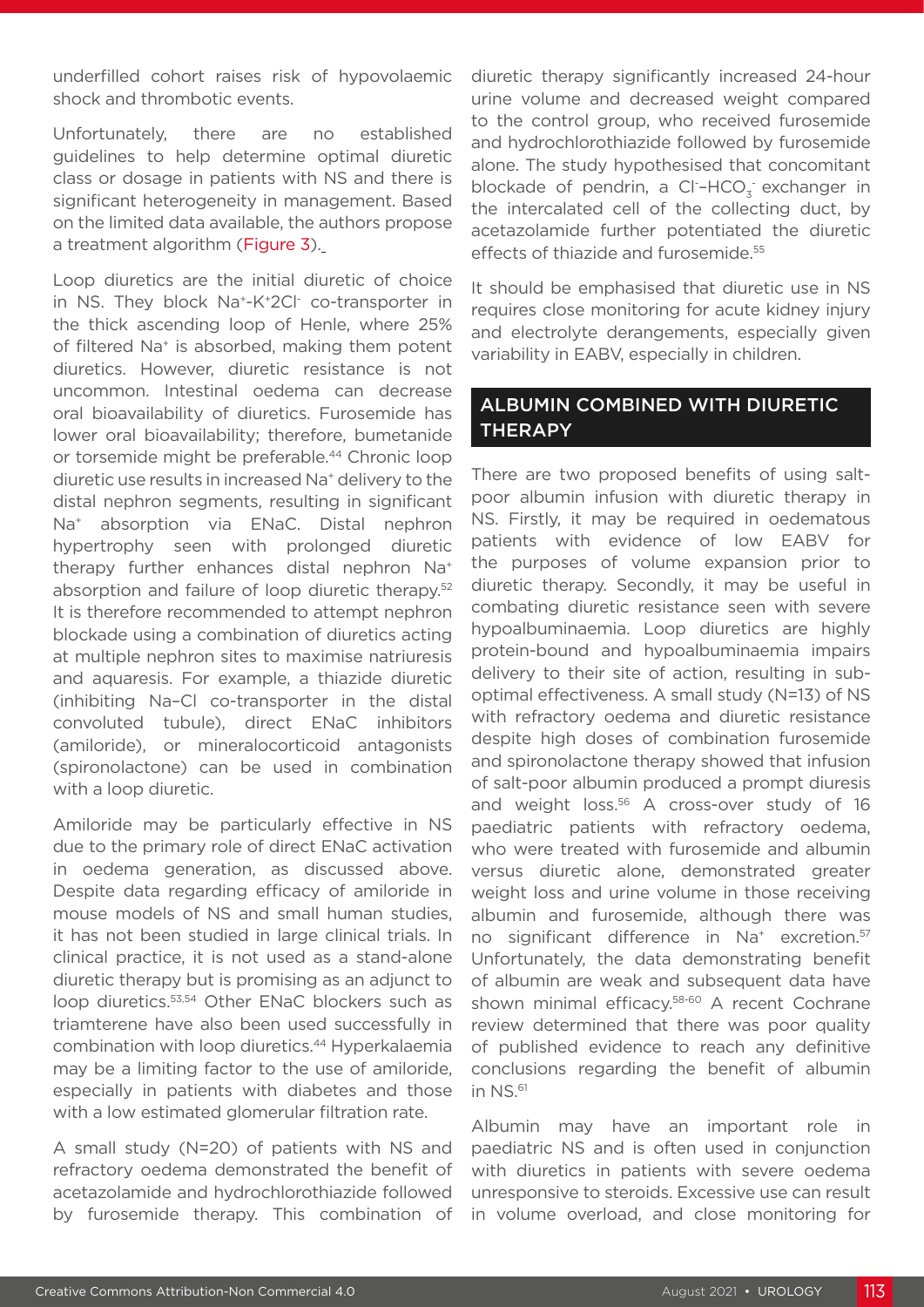

#### Figure 3: Proposed algorithm for the management of severe refractory oedema.

Fractional excretion of sodium <0.5%; Urine (K+)/Urine (Na+)+(K+) <0.6 indicate hypovolaemia.

\*In paediatric NS, diuretics are typically indicated in steroid-resistant nephrotic syndrome or severe symptomatic oedema.

EABV: effective arterial blood volume; ENaC: epithelial sodium channel; NS: nephrotic syndrome; PRA: plasma renin activity.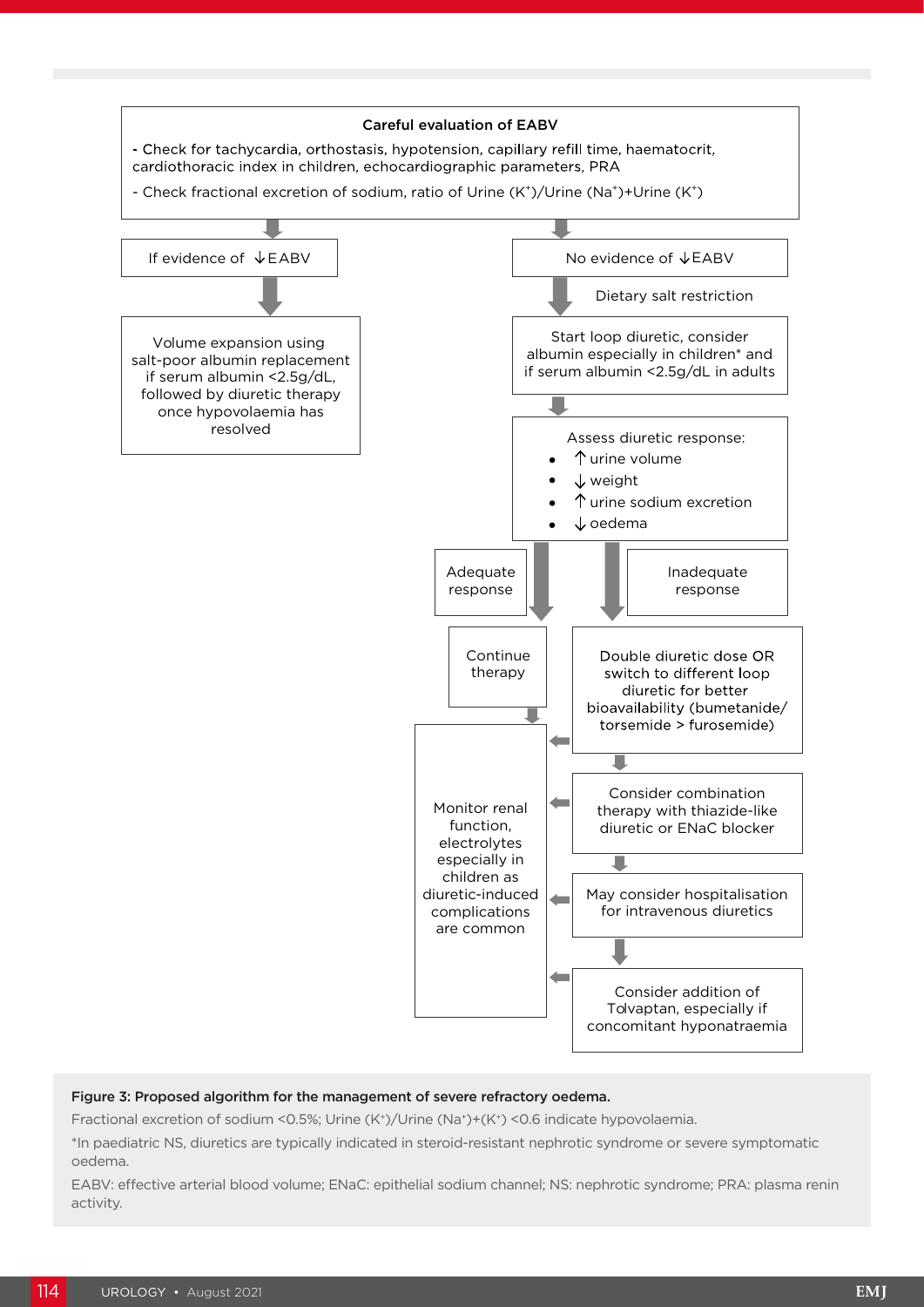worsening hypertension and pulmonary oedema is recommended.<sup>51</sup>

## AQUARETICS

Tolvaptan, a vasopressin receptor antagonist, reduces the density of luminal aquaporins in the principal cells of the collecting duct to increase water excretion (aquaresis) but not salt excretion. The use of tolvaptan has been described in patients with congestive heart failure and cirrhosis.<sup>62</sup> More recently, case reports and small case series have shown benefit in combination with loop diuretics (increased urine output and decrease in oedema) in paediatric patients with NS, and may be especially useful in those with hyponatraemia.<sup>63-65</sup> There are no clinical trials to confirm the benefit and there is risk of worsening hypernatraemia with its use. Other aquaretics, such as somatostatin analogues and urea channel inhibitors, may have a theoretical benefit, but are lacking data.<sup>45</sup>

## **CONCLUSION**

Our understanding of the pathophysiology of oedema in NS has evolved over the last several years with newer insights into the roles of urinary plasmin, aldosterone independent ENaC activation, vascular hyperpermeability, paracrine factors, and interstitial inflammation in primary Na<sup>+</sup> retention. While the underfill theory of hypoalbuminaemia-induced volume depletion and secondary RAAS activation applies to a subset of patients, especially children, the majority of the adult cohort is noted to be volume expanded in the setting of primary renal Na<sup>+</sup> retention due to intra-renal factors. Management of oedema in patients with NS is a major challenge for clinicians due to significant clinical and biochemical heterogeneity, difficulty in assessing EABV, multifactorial aetiology, and issues around diuretic resistance. Well-designed clinical trials are needed to guide treatment, diuretic choice, and drug dosing, as well as to assess the benefit of albumin, direct ENaC blockers, and vasopressin antagonists in the treatment of oedema related to NS.

#### References

- 1. Doucet A et al. Molecular mechanism of edema formation in nephrotic syndrome: therapeutic implications. Pediatr Nephrol. 2007;22(12):1983-90.
- 2. Epstein AA. Concerning the causation of edema in chronic parenchymatous nephritis; method for its alleviation. Am J Med. 1952;13(5):556-61.
- 3. Dorhout EJ et al. Observations on edema formation in the nephrotic syndrome in adults with minimal lesions. Am J Med. 1979;67(3):378-84.
- 4. Usberti M et al. Considerations on the sodium retention in nephrotic syndrome. Am J Nephrol. 1995;15(1):38-47.
- 5. Usberti M et al. Role of plasma vasopressin in the impairment of water excretion in nephrotic syndrome. Kidney Int. 1984;25(2):422- 9.
- 6. Koomans HA et al. The importance of plasma protein for blood volume and blood pressure homeostasis. Kidney Int. 1986;30(5):730-5.
- 7. Kumagai H et al. Role of renin angiotensin aldosterone on minimal change nephrotic syndrome. Clin Nephrol. 1985;23(5):229-35.
- Shapiro MD et al. Role of aldosterone

in the sodium retention of patients with nephrotic syndrome. Am J Nephrol. 1990;10(1):44-8.

- 9. Usberti M, Gazzotti RM. Hyporeninemic hypoaldosteronism in patients with nephrotic syndrome. Am J Nephrol. 1998;18(3):251-5.
- 10. Humphreys MH. Mechanisms and management of nephrotic edema. Kidney Int. 1994;45(1):266-81.
- 11. Vande Walle JG et al. Volume regulation in children with early relapse of minimal-change nephrosis with or without hypovolaemic symptoms. Lancet. 1995;346(8968):148-52.
- 12. Geers AB et al. Plasma and blood volumes in patients with the nephrotic syndrome. Nephron. 1984;38(3):170-3.
- 13. Olmer M et al. Determination of blood volume in nephrotic patients. Am J Nephrol. 1989;9(3):211-4.
- 14. Brown EA et al. Lack of effect of captopril on the sodium retention of the nephrotic syndrome. Nephron. 1984;37(1):43-8.
- 15. Lecomte J, Juchmès J. [So-called absence of edema in analbuminemia]. Rev Med Liege. 1978;33(21):766-70.

(In French).

- 16. Joles JA et al. Colloid osmotic pressure in young analbuminemic rats. Am J Physiol. 1989;257(1 Pt 2):F23-8.
- 17. Geers AB et al. Functional relationships in the nephrotic syndrome. Kidney Int. 1984;26(3):324- 30.
- 18. Koomans HA et al. The importance of plasma protein for blood volume and blood pressure homeostasis. Kidney Int. 1986;30(5):730-5.
- 19. Noddeland H et al. Interstitial fluid colloid osmotic and hydrostatic pressures in subcutaneous tissue of patients with nephrotic syndrome. Scand J Clin Lab Invest. 1982;42(2):139-46.
- 20. Beach RE et al. The role of lymphatic flow in edema formation of nephrotic syndrome. Am J Med Sci. 1989;297(6):339-42.
- 21. Oliver WJ. Physiologic responses with steroid-induced diuresis in nephrotic syndrome. J Lab Clin Med. 1963;62:449-64.
- 22. Pedraza-Chaverrí J et al. Pathophysiology of experimental nephrotic syndrome induced by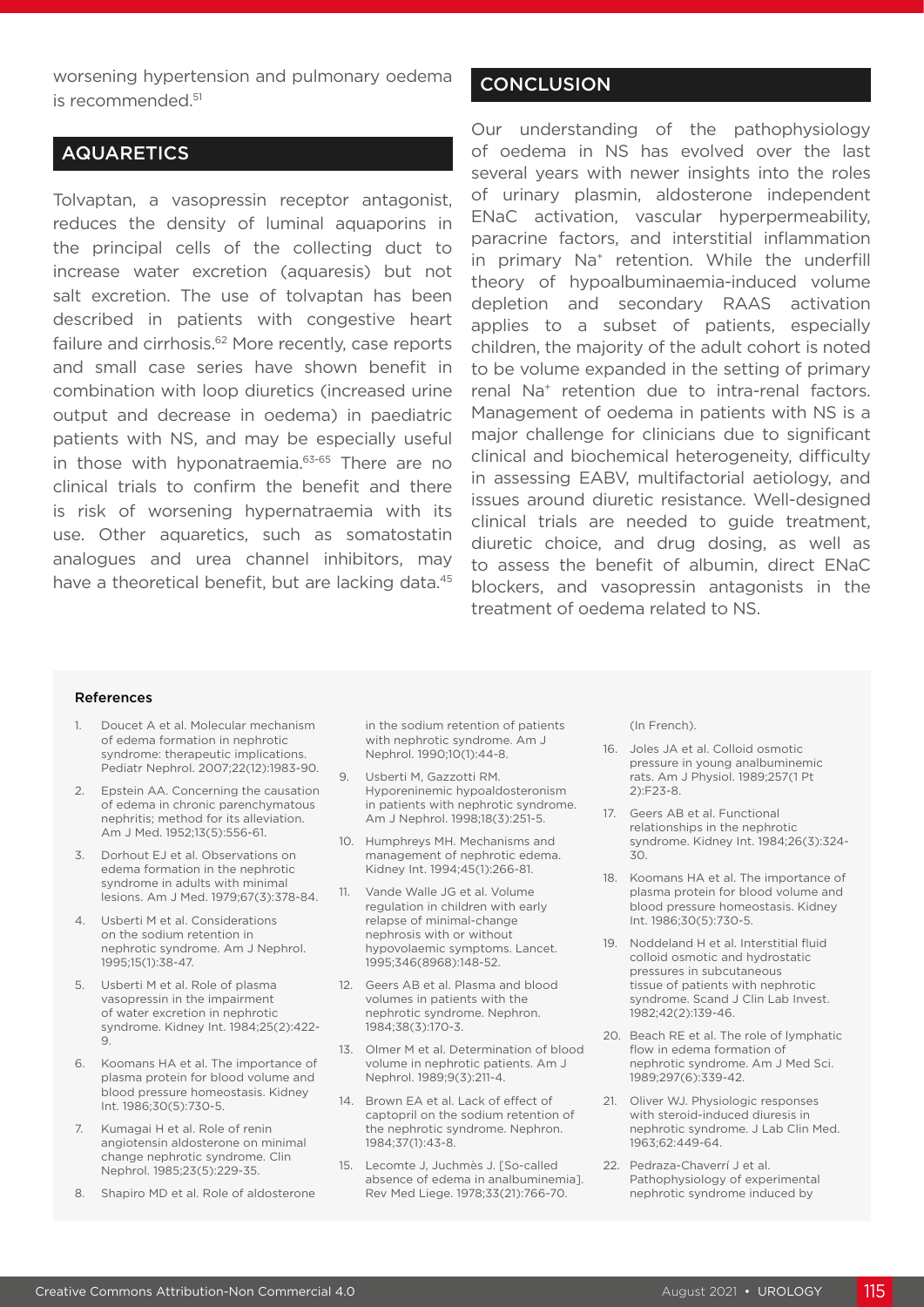puromycin aminonucleoside in rats. I. The role of proteinuria, hypoproteinemia, and reninangiotensin-aldosterone system on sodium retention. Rev Invest Clin. 1990;42(1):29-38.

- 23. Ichikawa I et al. Role for intrarenal mechanisms in the impaired salt excretion of experimental nephrotic syndrome. J Clin Invest. 1983;71(1):91- 103.
- 24. Deschênes G et al. Collecting duct is a site of sodium retention in PAN nephrosis: a rationale for amiloride therapy. J Am Soc Nephrol. 2001;12(3):598-601.
- 25. Lourdel S et al. Hyperaldosteronemia and activation of the epithelial sodium channel are not required for sodium retention in puromycininduced nephrosis. J Am Soc Nephrol. 2005;16(12):3642-50.
- 26. Svenningsen P et al. Plasmin in nephrotic urine activates the epithelial sodium channel. J Am Soc Nephrol. 2009;20(2):299-310.
- 27. Passero CJ et al. Plasmin activates epithelial Na+ channels by cleaving the gamma subunit. J Biol Chem. 2008;283(52):36586-91.
- 28. Bohnert BN et al. Aprotinin prevents proteolytic epithelial sodium channel (ENaC) activation and volume retention in nephrotic syndrome. Kidney Int. 2018;93(1):159-72.
- 29. Chen JL et al. Association of urinary plasminogen-plasmin with edema and epithelial sodium channel activation in patients with nephrotic syndrome. Am J Nephrol. 2019;50(2):92-104.
- 30. Hinrichs GR et al. Urokinase-type plasminogen activator contributes to amiloride-sensitive sodium retention in nephrotic range glomerular proteinuria in mice. Acta Physiol (Oxf). 2019;227(4):e13362.
- 31. Stæhr M et al. Aberrant glomerular filtration of urokinase-type plasminogen activator in nephrotic syndrome leads to amiloridesensitive plasminogen activation in urine. Am J Physiol Renal Physiol. 2015;309(3):F235-41.
- 32. Coutry N et al. Synergistic action of vasopressin and aldosterone on basolateral Na(+)-K(+)-ATPase in the cortical collecting duct. J Membr Biol. 1995;145(1):99-106.
- 33. Jabri N et al. Adverse effects of recombinant human insulin-like growth factor I in obese insulinresistant type II diabetic patients. Diabetes. 1994;43(3):369-74.
- 34. Gonzalez-Rodriguez E et al. IGF-1 vs insulin: respective roles in modulating sodium transport via the PI-3 kinase/Sgk1 pathway in a cortical collecting duct cell line. Kidney Int. 2007;71(2):116-25.
- 35. Vinciguerra M et al. Cytokines and sodium induce protein kinase

A-dependent cell-surface Na,K-ATPase recruitment via dissociation of NF-kappaB/IkappaB/protein kinase A catalytic subunit complex in collecting duct principal cells. J Am Soc Nephrol. 2005;16(9):2576-85.

- 36. Guan Y et al. Thiazolidinediones expand body fluid volume through PPARgamma stimulation of ENaCmediated renal salt absorption. Nat Med. 2005;11(8):861-6.
- 37. Peti-Peterdi J et al. Angiotensin II directly stimulates ENaC activity in the cortical collecting duct via AT(1) receptors. J Am Soc Nephrol. 2002;13(5):1131-5.
- 38. Martin PY et al. Nitric oxide synthase (NOS) inhibition for one week improves renal sodium and water excretion in cirrhotic rats with ascites. J Clin Invest. 1998;101(1):235-42.
- 39. Perico N et al. Blunted excretory response to atrial natriuretic peptide in experimental nephrosis. Kidney Int. 1989;36(1):57-64.
- 40. Herman PJ et al. Role of renal nerves in renal sodium retention of nephrotic syndrome. Am J Physiol. 1989;256(5 Pt 2):F823-9.
- 41. Rodríguez-Iturbe B et al. Interstitial inflammation, sodium retention, and the pathogenesis of nephrotic edema: a unifying hypothesis. Kidney Int. 2002;62(4):1379-84.
- 42. Rostoker G et al. Vascular hyperpermeability in nephrotic edema. Nephron. 2000;85(3):194- 200.
- 43. Hoorn EJ, Ellison DH. Diuretic resistance. Am J Kidney Dis. 2017;69(1):136-42.
- 44. Ellis D. Pathophysiology, evaluation, and management of edema in childhood nephrotic syndrome. Front Pediatr. 2015;3:111.
- 45. Kapur G et al. Treatment of severe edema in children with nephrotic syndrome with diuretics alone--a prospective study. Clin J Am Soc Nephrol. 2009;4(5):907-13.
- 46. Donckerwolcke RA et al. Distal nephron sodium-potassium exchange in children with nephrotic syndrome. Clin Nephrol. 2003;59(4):259-66.
- 47. Dönmez O et al. Inferior vena cava indices determine volume load in minimal lesion nephrotic syndrome. Pediatr Nephrol. 2001;16(3):251-5.
- 48. Baker M, Perazella MA. NSAIDs in CKD: are they safe? Am J Kidney Dis. 2020;76(4):546-557.
- 49. McCaffrey J et al. The nonimmunosuppressive management of childhood nephrotic syndrome. Pediatr Nephrol. 2016;31(9):1383-402.
- 50. Pasini A et al. The Italian Society for Pediatric Nephrology (SINePe) consensus document on the management of nephrotic syndrome in children: part I - diagnosis and

treatment of the first episode and the first relapse. Ital J Pediatr. 2017;43(1):41.

- 51. Ellison DH et al. Adaptation of the distal convoluted tubule of the rat. Structural and functional effects of dietary salt intake and chronic diuretic infusion. J Clin Invest. 1989;83(1):113-26.
- 52. Damian DJ et al. Changes in selected metabolic parameters in patients over 65 receiving hydrochlorothiazide plus amiloride, atenolol or placebo in the MRC elderly trial. BMC Cardiovasc Disord. 2016;16(1):188.
- 53. Hinrichs GR et al. Amiloride resolves resistant edema and hypertension in a patient with nephrotic syndrome; a case report. Physiol Rep. 2018;6(12):e13743.
- 54. Fallahzadeh MA et al. Acetazolamide and hydrochlorothiazide followed by furosemide versus furosemide and hydrochlorothiazide followed by furosemide for the treatment of adults with nephrotic edema: a randomized trial. Am J Kidney Dis. 2017;69(3):420-7.
- 55. Davison AM et al. Salt-poor human albumin in management of nephrotic syndrome. Br Med J. 1974;1(5906):481-4.
- 56. Dharmaraj R et al. Randomized cross-over trial comparing albumin and frusemide infusions in nephrotic syndrome. Pediatr Nephrol. 2009;24(4):775-82.
- 57. Chalasani N et al. Effects of albumin/ furosemide mixtures on responses to furosemide in hypoalbuminemic patients. J Am Soc Nephrol. 2001;12(5):1010-6.
- 58. Fliser D et al. Coadministration of albumin and furosemide in patients with the nephrotic syndrome. Kidney Int. 1999;55(2):629-34.
- 59. Akcicek F et al. Diuretic effect of frusemide in patients with nephrotic syndrome: is it potentiated by intravenous albumin? BMJ. 1995;310(6973):162-3.
- 60. Ho JJ et al. Human albumin infusion for treating oedema in people with nephrotic syndrome. Cochrane Database Syst Rev. 2019;7(7):Cd009692.
- 61. Yan L et al. The treatment of vasopressin V2-receptor antagonists in cirrhosis patients with ascites: a meta-analysis of randomized controlled trials. BMC Gastroenterol. 2015;15:65.
- 62. Meena J et al. Therapy with the combination of tolvaptan and furosemide for refractory edema in nephrotic syndrome. Indian J Nephrol. 2020;30(1):53-5.
- 63. Shimizu M et al. Tolvaptan therapy for massive edema in a patient with nephrotic syndrome. Pediatr Nephrol. 2014;29(5):915-7.